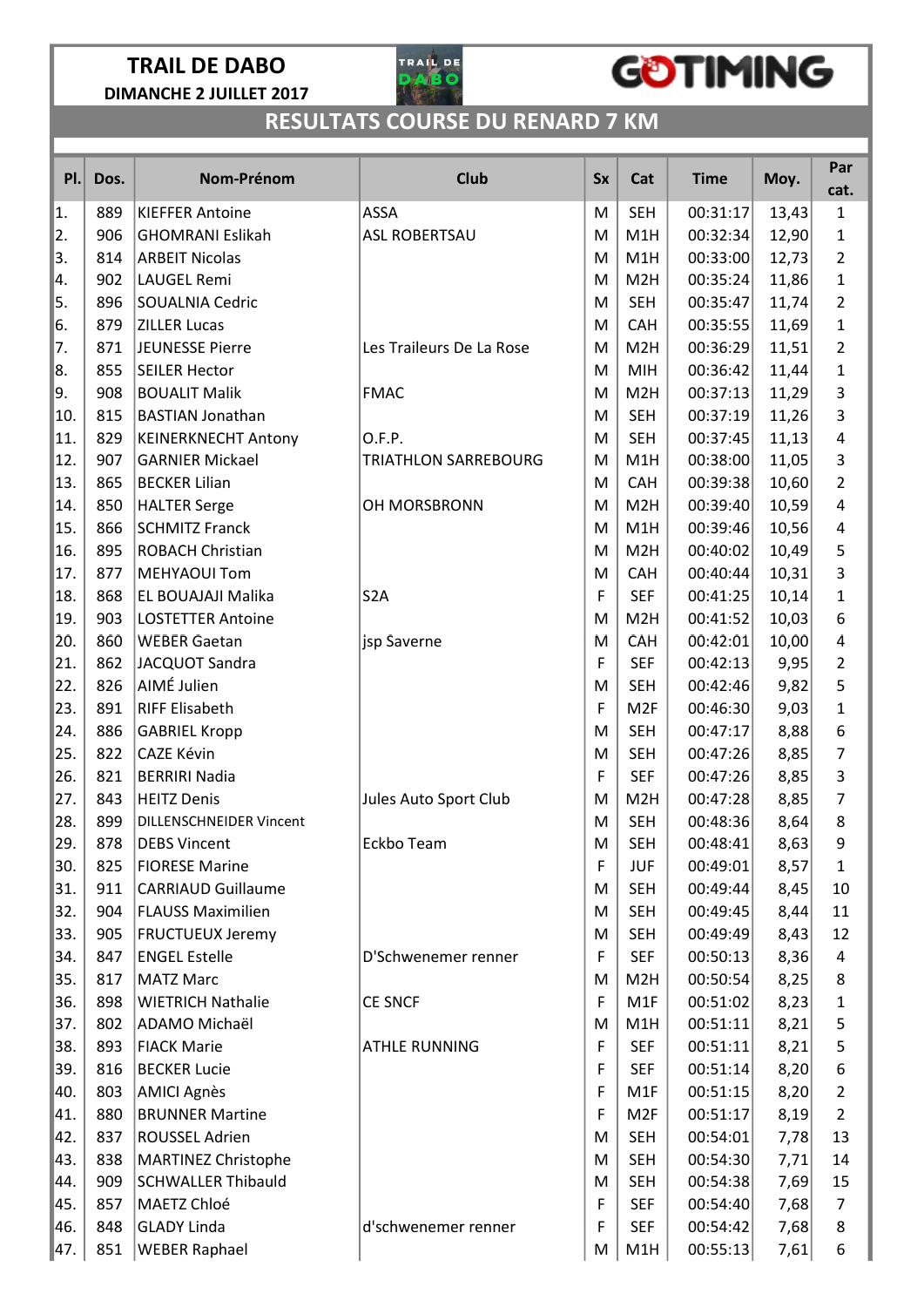### TRAIL DE DABO DIMANCHE 2 JUILLET 2017



## **GOTIMING**

### RESULTATS COURSE DU RENARD 7 KM

| PI. | Dos. | Nom-Prénom                    | <b>Club</b>                    | <b>Sx</b> | Cat              | <b>Time</b> | Moy. | Par<br>cat.    |
|-----|------|-------------------------------|--------------------------------|-----------|------------------|-------------|------|----------------|
| 48. | 894  | <b>HOUZELLE Valerie</b>       | <b>ATHLE SANTE</b>             | F         | M1F              | 00:55:30    | 7,57 | 3              |
| 49. | 901  | <b>SCHEER Christelle</b>      |                                | F         | M1F              | 00:55:31    | 7,57 | 4              |
| 50. | 849  | <b>WOOCK Christelle</b>       |                                | F         | <b>SEF</b>       | 00:55:32    | 7,56 | 9              |
| 51. | 863  | <b>SAYER Julie</b>            | <b>CAP Dinsheim</b>            | F         | <b>SEF</b>       | 00:55:41    | 7,54 | 10             |
| 52. | 861  | <b>PAPILLON Mathilde</b>      |                                | F         | <b>SEF</b>       | 00:55:42    | 7,54 | 11             |
| 53. | 856  | <b>MEAUX Nicolas</b>          | Run Decath Semecourt           | M         | M1H              | 00:55:43    | 7,54 | $\overline{7}$ |
| 54. | 839  | <b>NIKES Jacques</b>          | <b>Association Découvertes</b> | M         | M3H              | 00:55:59    | 7,50 | $\mathbf{1}$   |
| 55. | 824  | <b>KALB Christian</b>         |                                | M         | M <sub>2</sub> H | 00:56:13    | 7,47 | 9              |
| 56. | 844  | <b>COURROY Stéphanie</b>      | Jules Auto Sport Club          | F         | M1F              | 00:56:31    | 7,43 | 5              |
| 57. | 845  | <b>COURROY Emmanuel</b>       | Jules Auto Sport Club          | M         | M1H              | 00:56:31    | 7,43 | 8              |
| 58. | 827  | <b>KROPP Alain</b>            |                                | M         | <b>SEH</b>       | 00:56:57    | 7,37 | 16             |
| 59. | 828  | <b>DUBOIS Claire</b>          |                                | F         | M1F              | 00:56:57    | 7,37 | 6              |
| 60. | 912  | <b>HELMSTETTER Thomas</b>     |                                | M         | <b>SEH</b>       | 00:57:18    | 7,33 | 17             |
| 61. | 804  | <b>IRION Stéphane</b>         |                                | M         | <b>SEH</b>       | 00:58:24    | 7,19 | 18             |
| 62. | 885  | <b>FRIEDERICH Freddy</b>      |                                | M         | M4H              | 00:58:25    | 7,19 | $\mathbf{1}$   |
| 63. | 872  | JEANNE Armelle                |                                | F         | M1F              | 00:58:27    | 7,19 | $\overline{7}$ |
| 64. | 832  | <b>KUBALLA Jennifer</b>       | Eckbo Team                     | F         | M1F              | 00:58:42    | 7,16 | 8              |
| 65. | 820  | <b>SCHMITT-RISS Matthieu</b>  |                                | M         | M1H              | 00:58:52    | 7,13 | 9              |
| 66. | 819  | <b>SCHMITT-RISS Christine</b> |                                | F         | M1F              | 00:58:52    | 7,13 | 9              |
| 67. | 846  | <b>STEIBEL Lea</b>            |                                | F         | <b>SEF</b>       | 00:58:55    | 7,13 | 12             |
| 68. | 887  | <b>STRICHER Ludivic</b>       |                                | M         | <b>SEH</b>       | 00:59:26    | 7,07 | 19             |
| 69. | 897  | <b>SUYER Natahlie</b>         |                                | M         | <b>SEH</b>       | 00:59:54    | 7,01 | 20             |
| 70. | 900  | <b>WEISSBECKER Tiffanie</b>   |                                | M         | <b>SEH</b>       | 01:00:13    | 6,97 | 21             |
| 71. | 858  | PERALTA Muriel                | Run Decath Semecourt           | F         | M1F              | 01:00:15    | 6,97 | 10             |
| 72. | 859  | <b>VINCENT Isabelle</b>       | Run Decath Semecourt           | F         | M1F              | 01:00:15    | 6,97 | 11             |
| 73. | 874  | <b>PROCHILO Christelle</b>    |                                | F         | <b>SEF</b>       | 01:00:16    | 6,97 | 13             |
| 74. | 831  | <b>BRONNER Virginie</b>       | Eckbo Team                     | F         | <b>SEF</b>       | 01:00:22    | 6,96 | 14             |
| 75. | 836  | <b>GROSJEAN Jeannine</b>      | Eckbo Team                     | F         | M <sub>2F</sub>  | 01:00:23    | 6,96 | 3              |
| 76. | 852  | <b>TREVISAN Aline</b>         |                                | F         | <b>SEF</b>       | 01:00:40    | 6,92 | 15             |
| 77. | 833  | <b>NONNENMACEHR Patrick</b>   |                                | M         | M1H              | 01:00:45    | 6,91 | 10             |
| 78. | 807  | <b>VOGEL Lucie</b>            |                                | F         | <b>ESF</b>       | 01:01:16    | 6,86 | $\mathbf{1}$   |
| 79. | 864  | <b>DESTOUCHES Virginie</b>    |                                | F         | <b>SEF</b>       | 01:01:35    | 6,82 | 16             |
| 80. | 842  | <b>MARMILLOT Louise</b>       |                                | F         | <b>SEF</b>       | 01:01:46    | 6,80 | 17             |
| 81. | 890  | MAZERAND Andre                | AABS                           | M         | M4H              | 01:01:46    | 6,80 | $\overline{2}$ |
| 82. | 801  | <b>SIEGRIST HAY Geraldine</b> | Dona Team                      | F         | M1F              | 01:03:11    | 6,65 | 12             |
| 83. | 835  | <b>NONNENMACHER Anne</b>      |                                | F         | M1F              | 01:03:42    | 6,59 | 13             |
| 84. | 840  | <b>BECKER Marie Odile</b>     |                                | F         | M <sub>2F</sub>  | 01:03:44    | 6,59 | 4              |
| 85. | 870  | <b>ORIGLIA Anne</b>           |                                | F         | M <sub>2F</sub>  | 01:05:03    | 6,46 | 5              |
| 86. | 834  | <b>MEYER Isabelle</b>         | Eckbo Team                     | F         | <b>SEF</b>       | 01:07:22    | 6,23 | 18             |
| 87. | 812  | <b>SPIELDENNER Thibault</b>   |                                | M         | <b>SEH</b>       | 01:08:08    | 6,16 | 22             |
| 88. | 818  | <b>MATZ Angelique</b>         |                                | F         | M <sub>2F</sub>  | 01:08:41    | 6,12 | 6              |
| 89. | 888  | <b>KONRADT Caroline</b>       |                                | F         | <b>SEF</b>       | 01:09:06    | 6,08 | 19             |
| 90. | 892  | <b>WEGHER Veronique</b>       |                                | F         | M1F              | 01:09:06    | 6,08 | 14             |
| 91. | 910  | <b>FAVRON Benedicte</b>       |                                | F         | <b>SEF</b>       | 01:09:54    | 6,01 | 20             |
| 92. | 830  | <b>KEINERKNECHT Celine</b>    | O.F.P.                         | F         | <b>SEF</b>       | 01:13:06    | 5,75 | 21             |
| 93. | 876  | PRAT Aurélie                  |                                | F         | <b>SEF</b>       | 01:14:39    | 5,63 | 22             |
| 94. | 873  | <b>GROSS Amandine</b>         |                                | F         | <b>SEF</b>       | 01:14:39    | 5,63 | 23             |